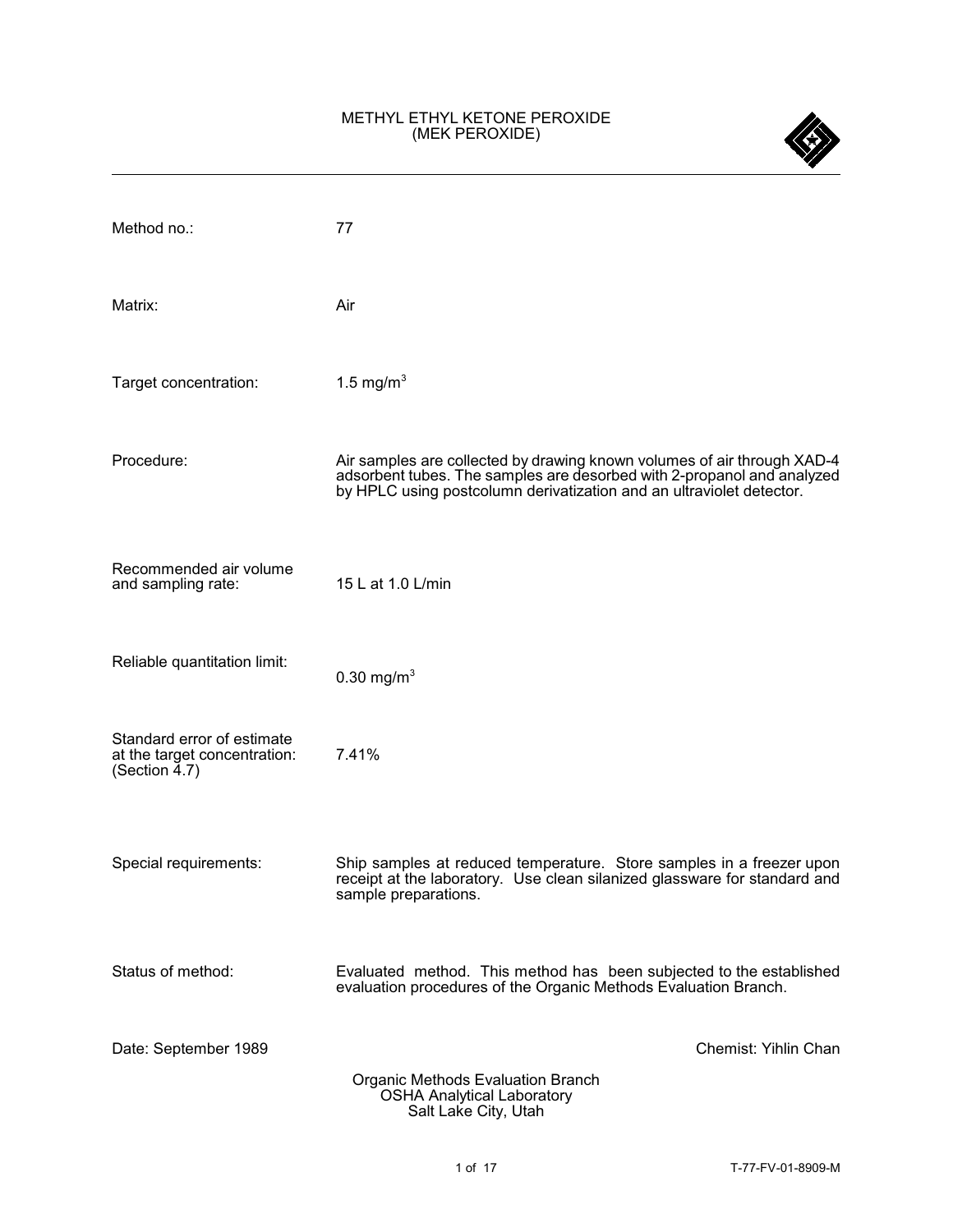### 1. General Discussion

## 1.1 Background

1.1.1 History

Airborne methyl ethyl ketone peroxide (MEK peroxide) was first determined by collecting in a midget impinger containing dimethyl phthalate (DMP). (Ref. 5.1) A portion of the solution was treated with diphenylcarbazide and the absorbance of the resulting color complex was measured at 565 nm. A bubbler containing an acid solution of titanium tetrachloride has also been used. (Ref. 5.2) NIOSH Methods P&CAM 331 and 3508 (Refs. 5.3 and 5.4) are based on the former procedure. However, these colorimetric methods are prone to interference and they do not differentiate the isomeric forms of MEK peroxide shown below.

monomer





cyclic dimer

A misconception of the true identity of MEK peroxide is prevalent in IH literature. For example, both ACGIH (Ref. 5.5) and NIOSH (Refs. 5.3 and 5.4) assign cyclic dimer as the structure for MEK peroxide when it has been shown conclusively (Refs. 5.6 and 5.7) that the main components of the commonly used industrial MEK peroxide are monomer and dimer and that the cyclic dimer is not present.

Preparing analytical standards of the two isomers was a major obstacle since MEK peroxide with known concentrations of monomer and dimer is not available commercially. In this evaluation, the preparation of monomer and dimer for analytical standards was accomplished by modifying a procedure reported in the literature (Ref. 5.8).

A two-column HPLC method, based on the reaction between hydroperoxide and triphenylphosphin (Ref. 5.9), has been developed (Ref. 5.10) to quantitate the MEK peroxide monomer and the dimer separately. But the method suffers from a long run time as it requires dual injections and a column wash. An HPLC method using electrochemlcal detection has been reported, (Refs. 5.11 and 5.12) but the dissolved oxygen in the sample interfered with detection of the dimer.

The analytical procedure of this method was adapted from the literature (Ref. 5.13). It is an HPLC/postcolumn derivatization method using a sodium iodide/acetic acid system where the MEK peroxide monomer and dimer can be analyzed within a 10-min run time. XAD-4 adsorbent was selected as the sampling medium because it has previously been found to be suitable for collecting airborne MEK peroxide (Ref. 5.10).

The ACGIH has set a TLV (ceiling) of 0.2 ppm (1.5 mg/m<sup>3</sup>) for MEK peroxide. This value was selected for the target concentration. After most of the work in this evaluation had been done, OSHA published a new PEL (ceiling) of 0.7 ppm (5 mg/m<sup>3</sup>). The sampler of this method easily permits the collection of MEK peroxide at the new PEL.

1.1.2 Toxic effects (This section is for information only and should not be taken as the basis of OSHA policy.)

Following is a direct quote from Ref. 5.14.

Given orally, by inhalation, or by intraperitoneal injection, methyl ethyl ketone peroxide causes hyperemia of the lungs with petechial or gross hemorrhage in mice and rats. Subacute exposures have been associated with mild liver damage in rats. In addition, this compound can be severely irritating to the eyes and skin. In rabbits, maximum nonirritating strengths were found to be 1.5 and 0.6% for the skin and eyes, respectively.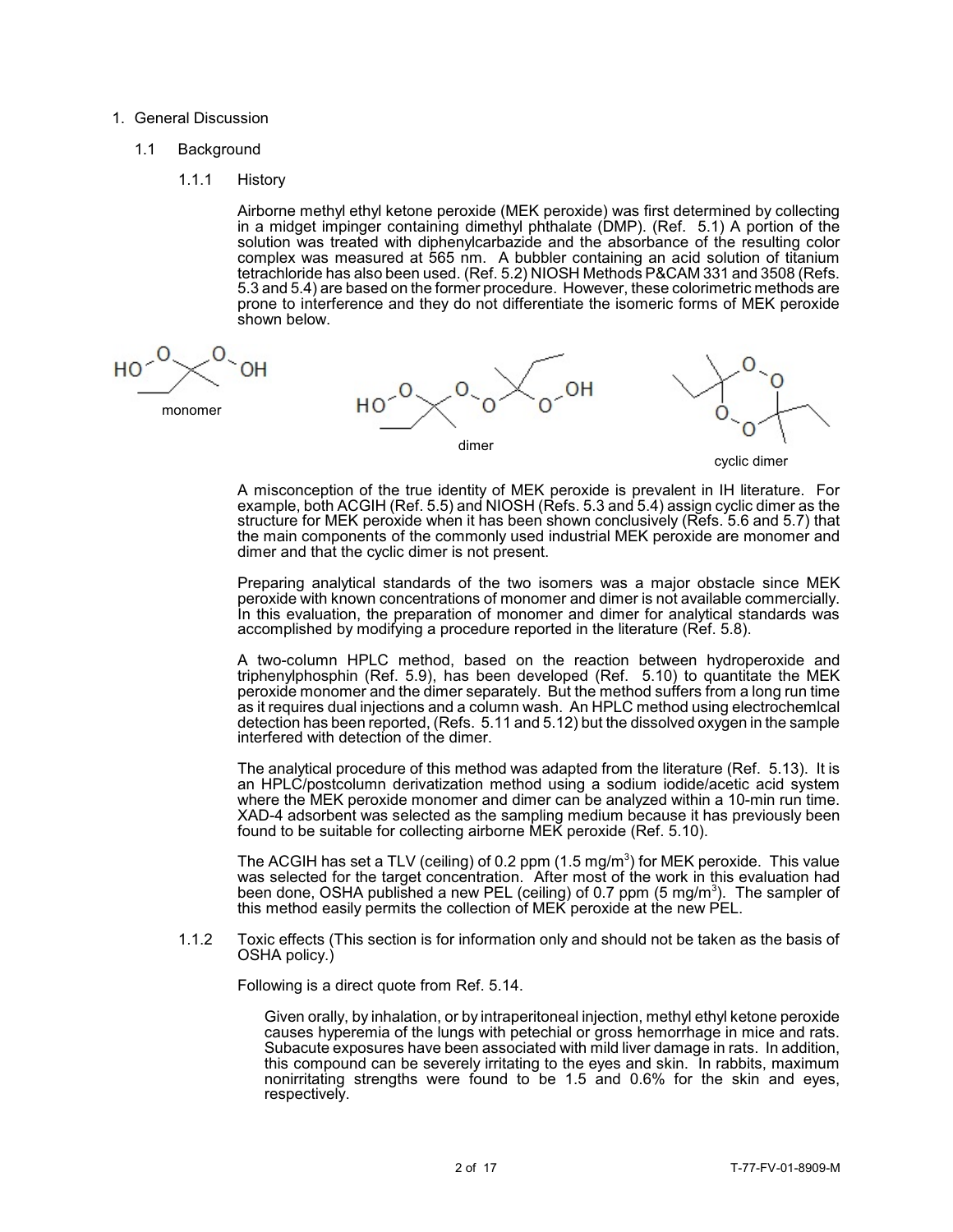Mice given a total dose of (about) 7 mg methyl ethyl ketone peroxide developed malignant tumors, the first of which appeared after fifteen months. One subcutaneous sarcoma, three malignant lymphomas, and a pulmonary adenoma were noted in 34 of the 50 mice surviving exposure.

Chemical burns of the gastrointestinal tract, as well as residual scarring and stricture of the esophagus, were noted in an individual surviving ingestion of two ounces of a 60% methyl ethyl ketone peroxide solution.

# 1.1.3 Workplace exposure

Methyl ethyl ketone peroxide is used widely in the polymer industry for curing unsaturated polyester resins. According to the NIOSH National Occupational Exposure Surveys of 1972 and 1982, workers in the following industries (with standard industrial code) are most likely to be exposed to MEK peroxide: boat building and repairing (SIC 3732), cut stone and stone products (SIC 3281), pressed and blown glass (SIC 3229), terrazzo, tile, marble, mosaic (SIC 1743), household furniture (SIC 2519), and transportation equipment and supply (SIC 5088).

1.1.4 Physical properties and other descriptive information (Ref. 5.15 unless noted otherwise)

#### Commercial mixture

| chemical name: | methyl ethyl ketone peroxide                                                                                                                                                                                                                                                                                                                                                                                  |
|----------------|---------------------------------------------------------------------------------------------------------------------------------------------------------------------------------------------------------------------------------------------------------------------------------------------------------------------------------------------------------------------------------------------------------------|
| CAS no.:       | 1338-23-4                                                                                                                                                                                                                                                                                                                                                                                                     |
| synonyms:      | peroxide; MEK peroxide; methyl<br>ethyl<br>ketone<br>2-butanone<br>hydroperoxide; NCI-C55447                                                                                                                                                                                                                                                                                                                  |
| trade names:   | Butanox 1PT; Butanox M 50; Butanox M 105; Cadox; Chaloxyd<br>MEKP-HA 1; Chaloxyd MEKP-LA I; Esperfoam FR; FR 222; Hi-Point<br>90; Hi-Point PD-I; Kayamek A; Kayamek M; Ketonox; Lucidol Delta X;<br>Lupersol Delta X 9; Lupersol DNF; Lupersol DSW; MEK Peroxide;<br>Mekpo; Mepox; Permek G; Permek N; Quickset Extra; Quickset<br>Super; RCRA Waste Number U16O; Sprayset MEKP; Thermacure;<br>Trigonox M 50 |
| description:   | a colorless to pale yellow liquid                                                                                                                                                                                                                                                                                                                                                                             |
| solubility:    | soluble in water                                                                                                                                                                                                                                                                                                                                                                                              |

MEK peroxide monomer

| chemical name:                    | (1-methylpropylidene) bishydroperoxide        |
|-----------------------------------|-----------------------------------------------|
| $CAS$ no.:                        | 2625-67-4                                     |
| synonyms:                         | 2,2-dihydroperoxybutane; MEK peroxide monomer |
| molecular weight:                 | 122 12                                        |
| molecular formula: $C_4H_{10}O_4$ |                                               |
| structural formula:               |                                               |
|                                   |                                               |
|                                   |                                               |
|                                   |                                               |

monomer

appearance: colorless liquid<br>solubility: miscible with w solubility: miscible with water, alcohols, ether (personal observation)<br>derivative: bis-p-nitrobenzoate: mp 107.5-l09°C (personal observation bis-p-nitrobenzoate: mp 107.5-l09 $^{\circ}$ C (personal observation)

### MEK peroxide dimer

|                | chemical name:<br>CAS no.:        | [dioxybis(1-methylpropylidene)]bishydroperoxide<br>126-76-1  |
|----------------|-----------------------------------|--------------------------------------------------------------|
|                | synonyms:<br>weight:<br>molecular | 2,2'-dihydroperoxy-2,2'-dibutyl peroxide; MEK peroxide dimer |
|                | 210.23<br>molecular formula:      |                                                              |
| $C_8H_{18}O_6$ | structural formula:               |                                                              |

dimer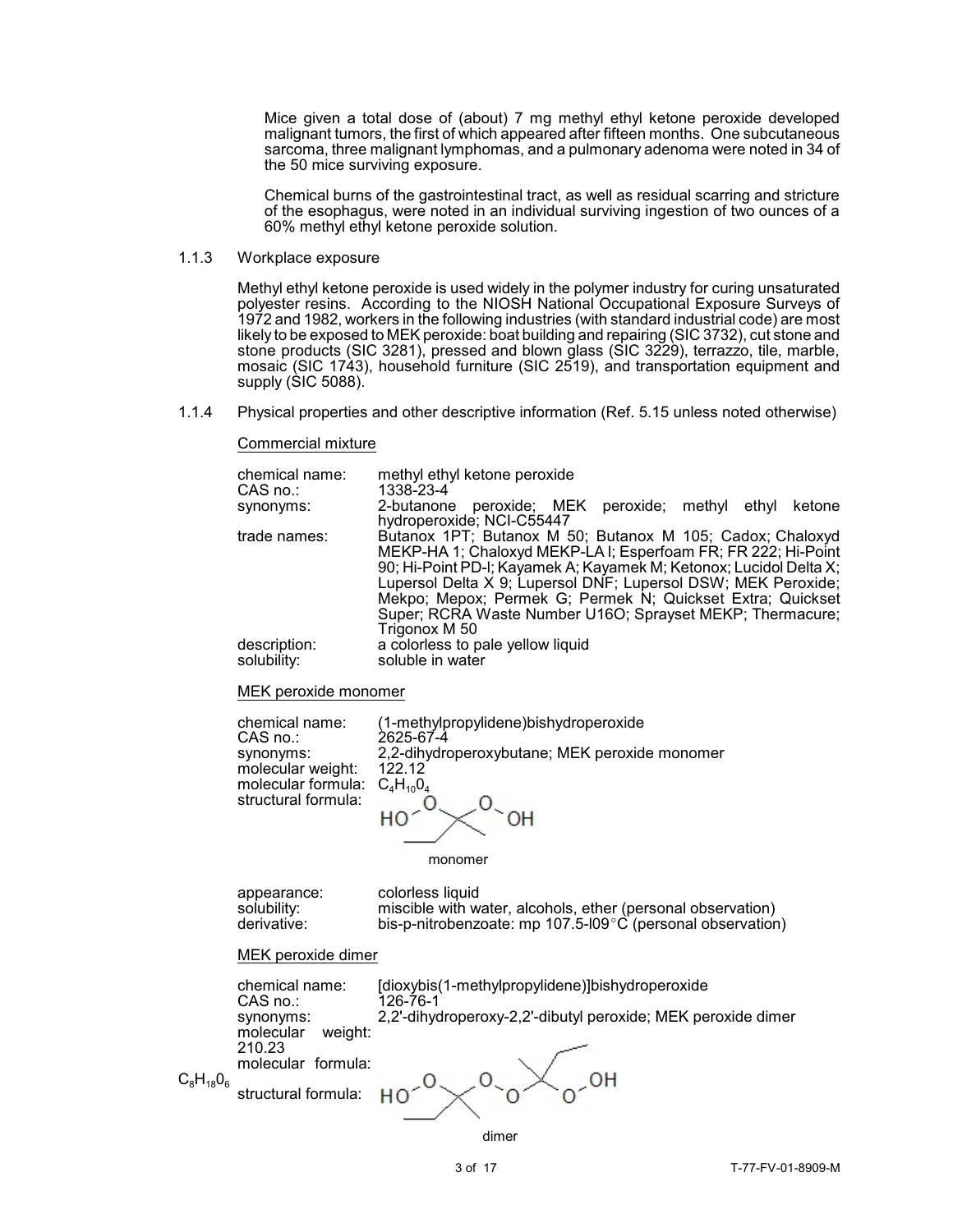| description:    | may exist in two stereo isomeric forms: dl and meso                                                                                                                 |  |  |  |  |  |
|-----------------|---------------------------------------------------------------------------------------------------------------------------------------------------------------------|--|--|--|--|--|
| melting points: | one isomer: $43-49^{\circ}$ C; the other isomer: liquid at room temperature                                                                                         |  |  |  |  |  |
|                 | (mp not determined) (personal observation)                                                                                                                          |  |  |  |  |  |
| solubility:     | soluble in hexane, isooctane, methyl t-butyl ether; slightly soluble in<br>water (personal observation)                                                             |  |  |  |  |  |
| derivatives:    | bis-p-nitrobenzoate of one isomer: mp 192-218°C; bis-p-<br>nitrobenzoate of the other isomer: sublimes at around 120 $\mathrm{^{\circ}C}$<br>(personal observation) |  |  |  |  |  |

In this method, MEK peroxide from K&K was used in preparing validation samples. The composition was 26.0% monomer and 20.7% dimer. Unless specifically stated, the analyte amounts throughout this method are the sum of the monomer and the dimer. The analyte air concentrations are based on the recommended sampling and analytical parameters.

- 1.2 Limit defining parameters
	- 1.2.1 Detection limit of the analytical procedure

The detection limit of the analytical procedure is 31 ng per injection. This is the amount of analytes which gave MEK peroxide monomer and dimer peaks with heights about 5 times the baseline noise. (Section 4.1)

1.2.2 Detection limit of the overall procedure

The detection limit of the overall procedure is 4.51 µg per sample (0.30 mg/m<sup>3</sup>). This is the amount of analyte spiked on the sampling device which allows recovery of an amount equivalent to the detection limit of the analytical procedure. (Section 4.2)

1.2.3 Reliable quantitation limit

The reliable quantitation limit is 4.51 µg per sample (0.30 mg/m<sup>3</sup>). This is the smallest amount of MEK peroxide spiked on the sampling device which can be quantitated within the requirements of a recovery of at least 75% and a precision (±1.96 SD) of ±25% or better. (Section 4.3)

The reliable quantitation limit and detection limits reported in the method are based upon optimization of the instrument for the smallest possible amount of the analyte. When the target concentration of the analyte is exceptionally higher than these limits, they may not be attainable at the routine operating parameters.

1.2.4 Instrument response to the analyte

The instrument response over the concentration range of 0.5 to 2 times the target concentration is linear with a slope of 120700 area counts per µg/mL for MEK peroxide dimer and 113200 area counts per µg/mL for MEK peroxide monomer. (Section 4.4)

1.2.5 Recovery

The recovery of MEK peroxide from samples used in a 16-day storage test remained above 92.2% when the samples were stored in a freezer. (Section 4.5) The recovery of an analyte from the collection medium during storage must be 75% or greater.

1.2.6 Precision (analytical procedure only)

The pooled coefficient of variation obtained from replicate injections of analytical standards at 0.5, 1 and 2 times the target concentration is 0.027 for MEK peroxide dimer and 0.035 for MEK peroxide monomer. (Section 4.6)

1.2.7 Precision (overall procedure)

The precision at the 95% confidence level for the refrigerated 16-day storage test is ±14.5%. (Section 4.7) This includes an additional ±5% for sampling error. The overall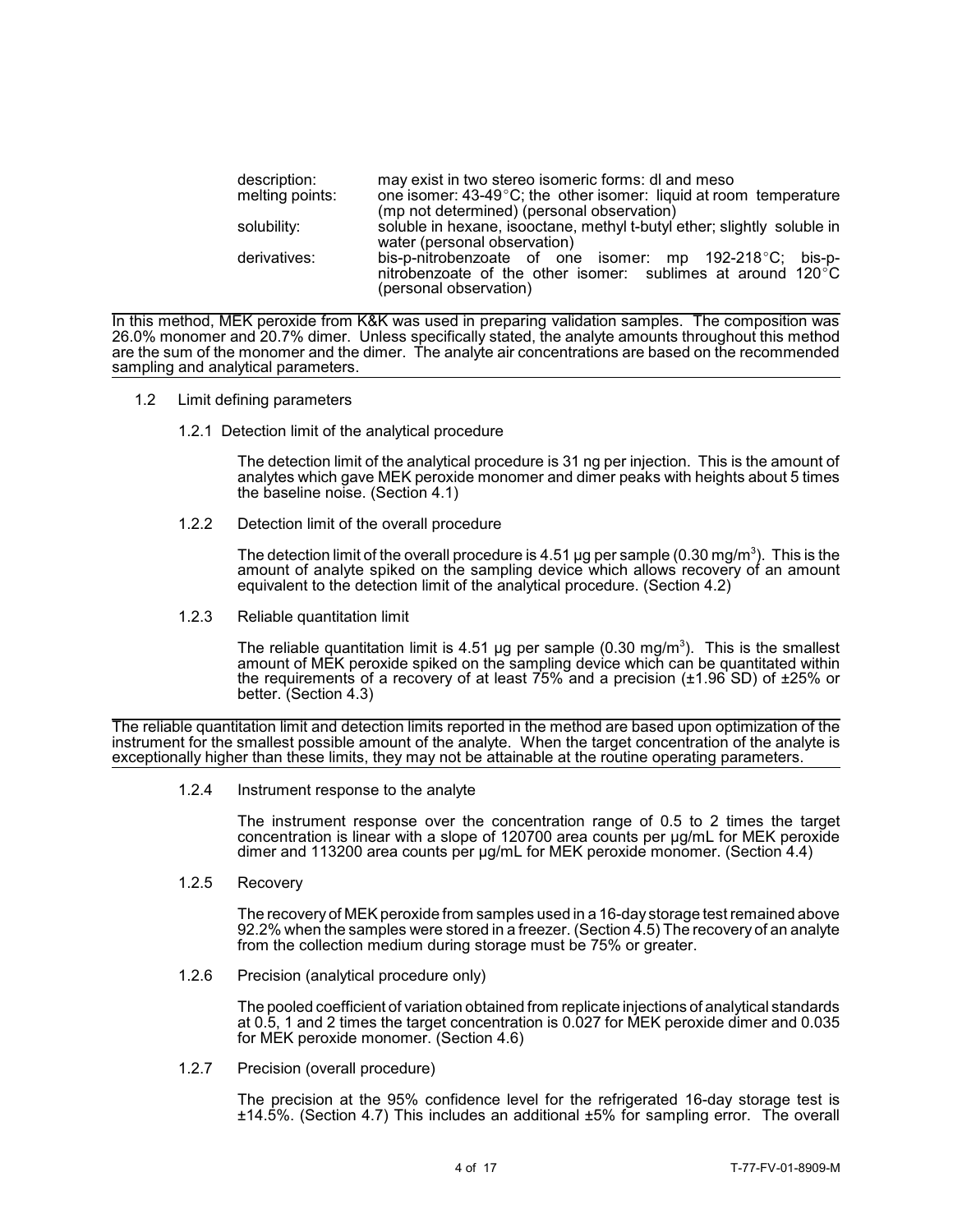procedure must provide results at the target concentration that are  $\pm 25\%$  or better at the 95% confidence level.

1.2.8 Reproducibility

A draft copy of this procedure and six samples spiked with MEK peroxide were given to a chemist unassociated with this evaluation. The samples were analyzed after 7 days of storage at about -25 $^{\circ}$ C. No individual sample result deviated from its theoretical value by more than the precision reported in Section 1.2.7. (Section 4.8)

- 1.3 Advantages
	- 1.3.1 This sampling and analytical method provides a simple and convenient means of monitoring occupational exposure to MEK peroxide.
	- 1.3.2 Individual isomers of MEK peroxide can be determined.
- 1.4 Disadvantage

Samples must be stored in a freezer until analysis.

- 2. Sampling Procedure
	- 2.1 Apparatus
		- 2.1.1 A personal sampling pump that can be calibrated to within ±5% of the recommended flow rate with the sampling device in line.
		- 2.1.2 Glass sampling tubes each packed with an 80-mg front section and a 40-mg back section of XAD-4 adsorbent. XAD-4 sampling tubes from SKC, Inc. (catalog no. 226-30-11-04, Lot 146) were used in this evaluation.
	- 2.2 Reagents

No sampling reagents are required.

- 2.3 Sampling technique
	- 2.3.1 Break open both ends of the sampling tube so that the holes are at least one-half the inside diameter of the tube. Attach the tube to the sampling pump with a piece of flexible tubing such that the front section is exposed directly to the atmosphere. Attach the sampler vertically in the worker's breathing zone.
	- 2.3.2 After sampling, seal the tube with plastic end caps. Wrap the tube lengthwise with an official OSHA seal (Form 21).
	- 2.3.3 Submit at least one blank with each set of samples. Handle the blank the same as the other samples except draw no air through it.
	- 2.3.4 List any potential interferences on the sample data sheet.
- 2.4 Sampler capacity

The sampler can be used to collect MEK peroxide at 10 times the target concentration for at least 8 times the recommended sampling time without breakthrough. (Section 4.9)

- 2.5 Desorption efficiency and stability of desorbed samples
	- 2.5.1 The average desorption efficiency for MEK peroxide from 80 mg of XAD-4 over the range of 0.5 to 2 times the target concentration was 99.4%. (Section 4.10)
	- 2.5.2 Desorbed samples remain stable for at least 24 h when stored at room temperature.
- 2.6 Recommended air volume and sampling rate
	- 2.6.1 The recommended air volume is 15 L.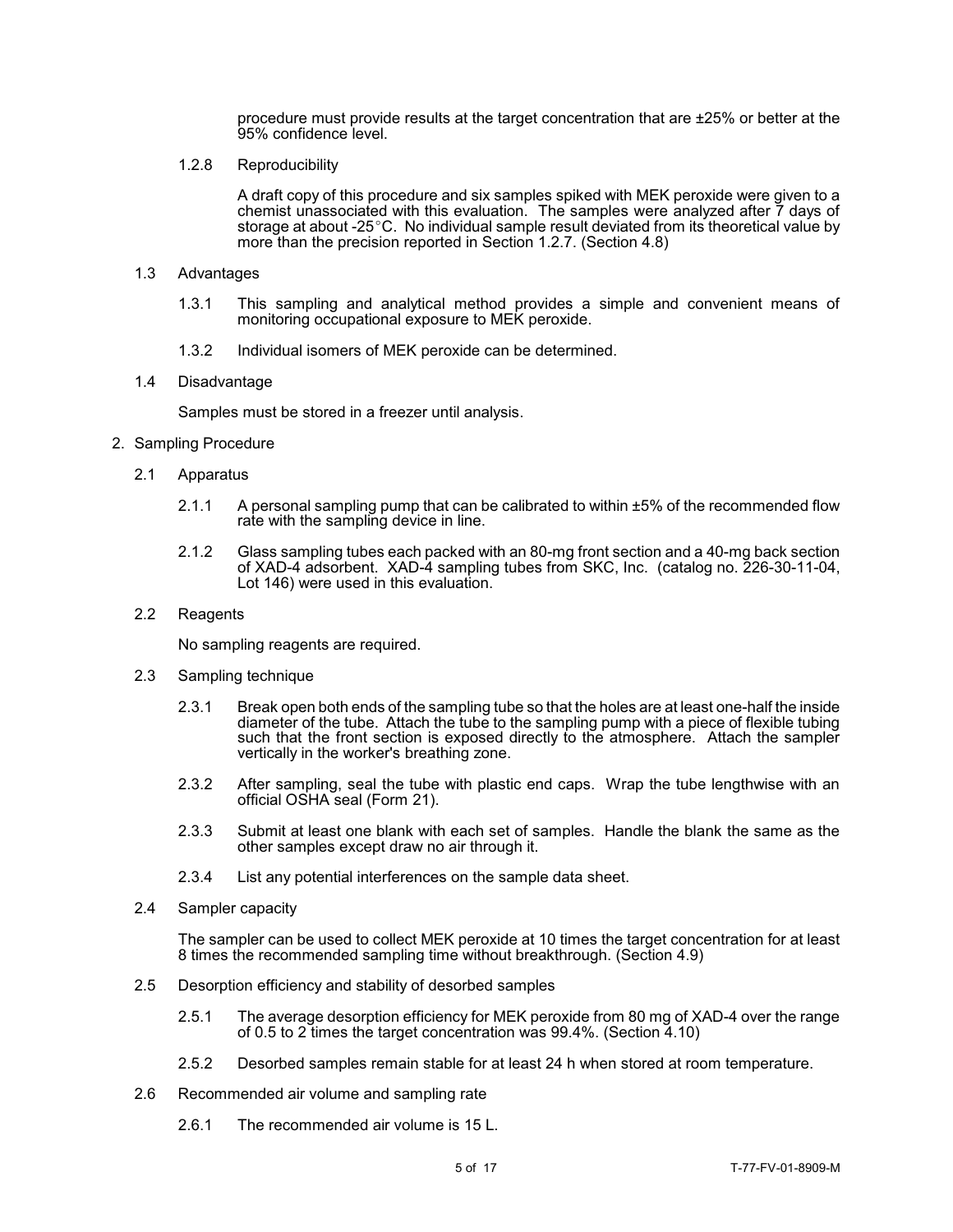- 2.6.2 The recommended air sampling rate is 1 L/min.
- 2.7 Interferences (sampling)

MEK peroxide is very labile. Heat, acids, bases, or trace amounts of metal ions will cause decomposition.

- 2.8 Safety precautions (sampling)
	- 2.8.1 Attach the sampling equipment to the worker in such a manner that it will not interfere with work performance or safety.
	- 2.8.2 Follow all safety practices applicable to the work area being sampled.
- 3. Analytical Procedure
	- 3.1 Apparatus
		- 3.1.1 An HPLC equipped with a UV detector. A Waters HPLC system consisting of a 60OE pump, a 900 photodiode array detector, and a 712 WISP autosampler was used in this evaluation. For the alternate analytical conditions, a BAS 200 HPLC equipped with electrochemical detector was used.
		- 3.1.2 An HPLC column capable of separating MEK peroxide monomer and dimer from potential interferences. A  $25$ -cm  $\times$  6-mm Bakerbond cyanopropyl column was used in this evaluation. A 25-cm × 6-mm Supelco LC18DB column was used in the alternate analytical conditions.
		- 3.1.3 A postcolumn derivatization system. Two Waters 6000 pumps, pulse dampeners (part nos. 98060 and 25561), ninhydrin reaction coil and temperature controller were used in this study. A schematic of the HPLC/postcolumn system is illustrated in Figure 3.1.3.
		- 3.1.4 An electronic integrator or other suitable means of measuring detector response. A Hewlett-Packard 3357 laboratory data system was used in this evaluation.
		- 3.1.5 Four-milliliter vials with polytetrafluoroethylene (PTFE)- lined caps. New unsilinized vials were used in this evaluation. If old vials are to be used, they must be silanized.
		- 3.1.6 Volumetric flasks and pipets, silanized. Sylon CT from Supelco was used in silanizing the glassware. The directions supplied with the reagent were followed.
	- 3.2 Reagents
		- 3.2.1 MEK peroxide solution in DMP. Methyl ethyl ketone peroxide, 60% in DMP, from K & K Laboratories was used in this evaluation.
		- 3.2.2 2-Propanol(IPA) and isooctane, HPLC grade. 2-Propanol, Optima, and isooctane, Optima, both from Fisher Scientific Co., were used in this evaluation.
		- 3.2.3 10% Acetic acid solution: Dilute 100 mL of glacial acetic acid to 1 L with 2-propanol.
		- 3.2.4 Sodium iodide solution: Dissolve 1 g of sodium iodide in 1 L of 2-propanol.
	- 3.3 Standard preparation
		- 3.3.1 Determine the concentration of the dimer and monomer in the DMP solution by using the pure dimer and monomer synthesized in Section 4.12. Although MEK peroxide/DMP solutions are quite stable when stored in a refrigerator, determine the dimer and monomer concentrations once every 6 months.
		- 3.3.2 Prepare stock standards by weighing 3 drops of MEK peroxide/DMP solution in 10-mL volumetric flasks and diluting to volume with 2-propanol. Prepare fresh stock standards daily.
		- 3.3.3 Prepare analytical standards by further diluting stock standards with 2-propanol.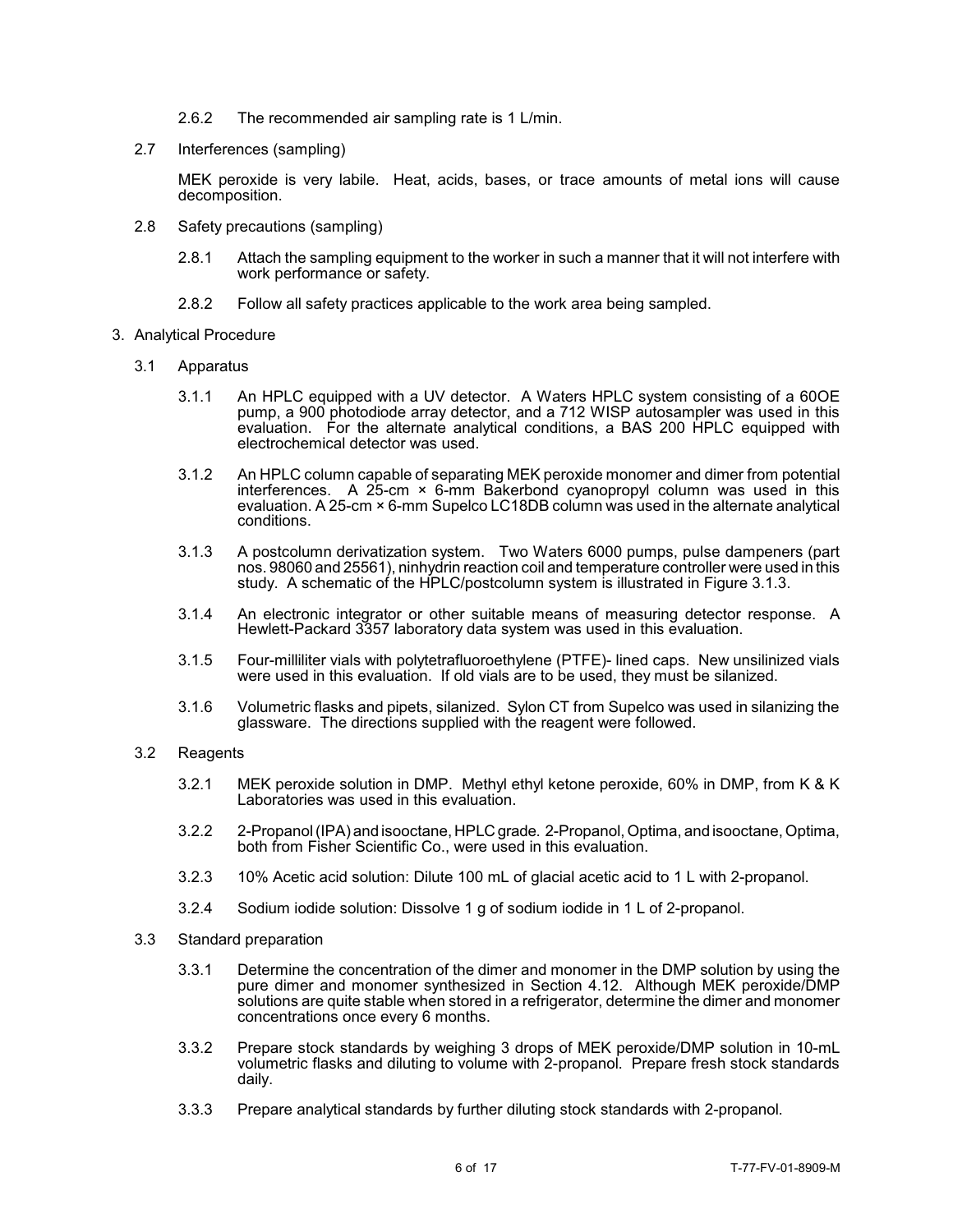- 3.3.4 Prepare a sufficient number of standards to generate calibration curves. Analytical standard concentrations must bracket sample concentrations.
- 3.4 Sample preparation
	- 3.4.1 Transfer the front section of XAD-4 to a 4-mL glass vial. Place the back section in a separate 4-mL vial. Discard the glass wool and foam plugs.
	- 3.4.2 Add 2.0 mL of 2-propanol to each vial.
	- 3.4.3 Seal the vials with PTFE-lined caps and shake them on a mechanical shaker for 1 h.

#### 3.5 Analysis

3.5.1 Analytical conditions

| column:<br>mobile phase:<br>flow rate:<br>postcolumn derivatization: | Bakerbond cyanopropyl, 25 cm × 6 mm<br>95:5 (v/v) isoctane/2-propanol<br>$1.0$ mL/min<br>10% acetic acid in 2-propanol at 0.5 mL/min; 1 g/L sodium<br>iodide in 2-propanol at 0.5 mL/min; the reaction coil was<br>heated to 65°C. |
|----------------------------------------------------------------------|------------------------------------------------------------------------------------------------------------------------------------------------------------------------------------------------------------------------------------|
| injection volume:                                                    | 15 uL                                                                                                                                                                                                                              |
| detector:                                                            | 292 nm or 360 nm                                                                                                                                                                                                                   |
| chromatogram:                                                        | Figure 4.11.1                                                                                                                                                                                                                      |

3.5.2 Alternate analytical conditions

| column:<br>mobile phase:  | Supelco LC18DB, 25 cm × 6 mm<br>45:55 (v/v) methanol/0.1 M lithium perchlorate |
|---------------------------|--------------------------------------------------------------------------------|
| flow rate:                | $1.0$ mL/min                                                                   |
| injection volume:         | 15 uL                                                                          |
| electrochemical detector: | Au/Hg electrode at -550 mV relative to the reference<br>electrode              |
| chromatogram:             | <b>Figure 4.11.2</b>                                                           |
| note:                     | The two isomers of the dimer are separated under these<br>conditions.          |

- 3.5.3 Measure detector response using a suitable method such as electronic integration.
- 3.5.4 Prepare a calibration curve using several standards over a range of concentrations. Bracket the samples with analytical standards.
- 3.6 Interferences (analytical)
	- 3.6.1 Any compound having a similar retention time as MEK peroxide monomer or dimer and capable of liberating iodine from the sodium iodide/acetic acid mixture is a potential interference. Generally, chromatographic conditions can be altered to separate an interference.
	- 3.6.2 Hydrogen peroxide and dimethyl phthalate are not interferences.
	- 3.6.3 A useful means of confirming the MEK peroxide is by electrochemical detector using reverse phase column (Section 3.5.2). A GC/MS procedure would not be viable because MEK peroxide is thermally labile.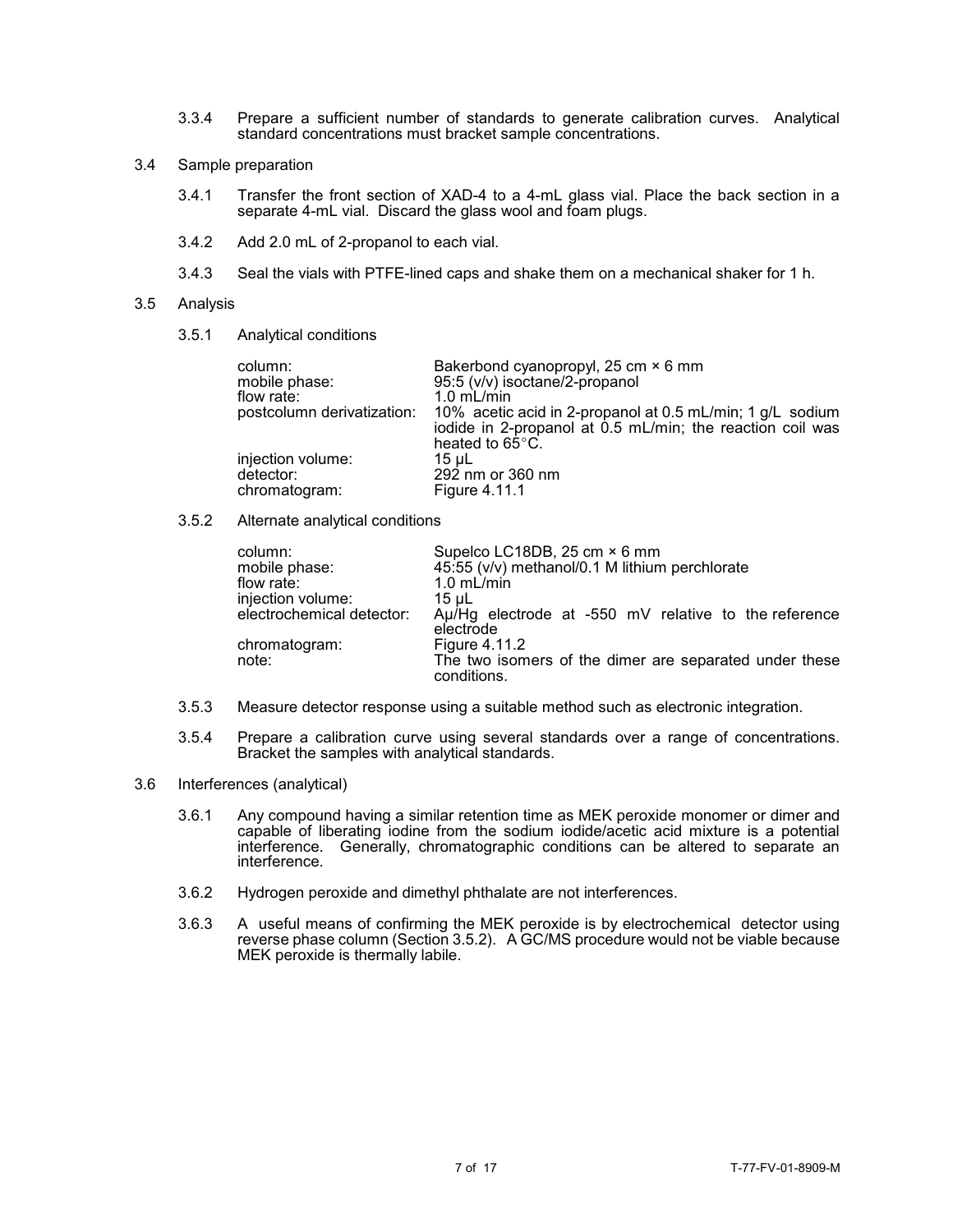- 3.7 Calculations
	- 3.7.1 Prepare separate calibration curves for MEK peroxide monomer and dimer by plotting detector responses versus the analytical standard concentrations. Determine the best-fit lines.
	- 3.7.2 Determine the concentrations of a sample, in micrograms of MEK peroxide monomer or dimer per milliliter, by comparing its detector responses to the calibration curves.
	- 3.7.3 Perform blank corrections for each section.
	- 3.7.4 The air concentration of MEK peroxide can be obtained by using the following equations:

$$
mg/m^3 = \frac{(A + B)(C)}{DE}
$$

where  $A = q/mL$  of MEK peroxide dimer

- $B = \mu g/mL$  of MEK peroxide monomer
- $C =$  desorption volume  $(2 \text{ mL})$
- $D =$  liters of air sampled
- E = desorption efficiency, 0.994

## Values in ppm are not calculated because they are dependent on the dimer/monomer ratio.

- 3.8 Safety precautions (analytical)
	- 3.8.1 Avoid skin contact and inhalation of all chemicals.
	- 3.8.2 Restrict the use of all chemicals to a fume hood.
	- 3.8.3 Wear safety glasses in all laboratory areas.

## 4. Backup Data

4.1 Detection limit of the analytical procedure

The detection limit of the analytical procedure is 31 ng per injection. It is based on a 15µpL injection of a 2.07 µg/mL standard (consisting of 0.92 µg/mL of MEK peroxide dimer and 1.15 µg/mL of MEK peroxide monomer.) This amount produced MEK peroxide monomer and dimer peaks whose heights were about 5 times the height of the baseline noise. A chromatogram of the detection limit of the analytical procedure is shown in Figure 4.1.

4.2 Detection limit of the overall procedure

The detection limit of the overall procedure is 4.51 µg per sample (0.30 mg/m<sup>3</sup>). Six vials containing 80 mg of XAD-4 were each liquid spiked with 4.51 µg of MEK peroxide. The samples were desorbed 24 h later with 2 mL of 2-propanol.

| Table 4.2<br>Detection Limit of the Overall Procedure |                                             |              |  |  |  |
|-------------------------------------------------------|---------------------------------------------|--------------|--|--|--|
| sample<br>number                                      | theoretical amount amount recovered<br>(µg) | (µg)         |  |  |  |
|                                                       | 4.51                                        | 3.85         |  |  |  |
| 2<br>3                                                | 4.51<br>4.51                                | 4.35<br>4.28 |  |  |  |
|                                                       | 4.51                                        | 3.83         |  |  |  |
| 5                                                     | 4.51<br>4.51                                | 4.05<br>3.84 |  |  |  |

 $\pm$   $\pm$   $\pm$ 

## 4.3 Reliable quantitation limit

The reliable quantitation limit is also 4.51 µg per sample (0.30 mg/m<sup>3</sup>). This was derived from the samples and data of Table 4.2. Because the recovery of MEK peroxide from the spiked samples was greater than 75% and the precision (1.96 SD) was less than ±25%, the detection limit of the overall procedure and reliable quantitation limit are the same.

| Table 4.3<br><b>Reliable Quantitation Limit</b><br>(Based on samples and data of Table 4.2) |                                                                                           |  |  |  |
|---------------------------------------------------------------------------------------------|-------------------------------------------------------------------------------------------|--|--|--|
| statistics<br>% recovered                                                                   |                                                                                           |  |  |  |
| 85.4<br>96.5<br>94.9<br>84.9<br>89.8<br>85.1                                                | $\overline{X} = 89.4\%$<br>$SD = 5.21%$<br>Precision = $(1.96)(\pm 5.21\%)$<br>$= +10.2%$ |  |  |  |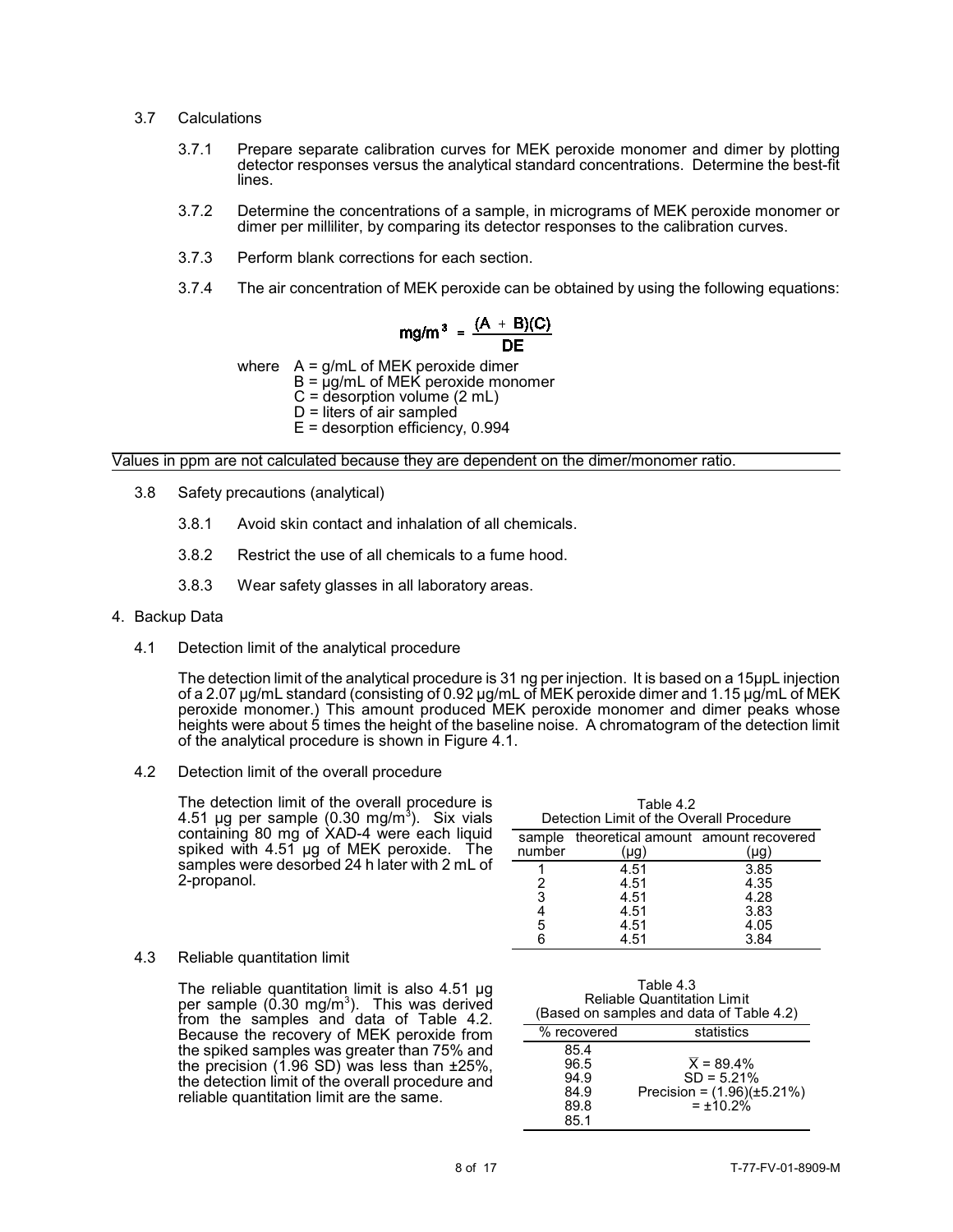## 4.4 Instrument response to MEK peroxide

The instrument response to MEK peroxide over the range of 0.5 to 2 times the target concentration is linear with a slope of 120700 area counts per µg/mL for the dimer and 113213 area counts per µg/mL for the monomer. The responses to MEK peroxide were determined by multiple injections of standards. The data in Tables 4.4.1 and 4.4.2 are presented graphically in Figures 4.4.1 and 4.4.2.

| Instrument Response to MEK Peroxide Dimer | Table 4.4.1                                                        |                                                                    |                                                                           | Instrument Response to MEK Peroxide Monomer | Table 4.4.2                                                        |                                                                    |                                                                           |
|-------------------------------------------|--------------------------------------------------------------------|--------------------------------------------------------------------|---------------------------------------------------------------------------|---------------------------------------------|--------------------------------------------------------------------|--------------------------------------------------------------------|---------------------------------------------------------------------------|
| × target concn<br>$\mu$ g/mL              | $0.5\times$<br>2.30                                                | $1 \times$<br>4.60                                                 | 2x<br>9.19                                                                | × target concn<br>$\mu$ g/mL                | $0.5\times$<br>2.89                                                | 1×<br>5.77                                                         | 2x<br>11.54                                                               |
| area<br>counts<br>$\overline{\mathsf{x}}$ | 264032<br>283125<br>268162<br>288679<br>265246<br>263122<br>272061 | 539484<br>559323<br>544467<br>568779<br>566636<br>563841<br>557088 | 1106430<br>1114170<br>1107150<br>1105220<br>1091830<br>1106160<br>1105160 | area<br>counts<br>$\overline{\mathsf{x}}$   | 292902<br>295536<br>295780<br>311831<br>321387<br>291448<br>301481 | 593403<br>654713<br>606887<br>638146<br>649278<br>653518<br>632658 | 1293120<br>1247620<br>1295690<br>1268240<br>1281930<br>1304220<br>1281803 |

# 4.5 Storage data

Thirty-six samples were generated by liquid-spiking 22.62 µg of MEK peroxide onto XAD-4 adsorbent tubes. Humid air (80% relative humidity at  $24^{\circ}$ C) was pulled through the tubes for 15 min at 1 L/min. Six tubes were analyzed the same day. Fifteen tubes were stored in a freezer (-25 $^{\circ}$ C) and the other fifteen were stored in the dark at ambient temperature (about  $22^{\circ}$ C). Every few days over a 15-day period, three samples were selected from each of the two sets and analyzed. Another set of storage samples were prepared and analyzed over a 16-day period. The combined results are listed Table 4.5. There was no significant loss of MEK peroxide in the refrigerated samples, but those stored at ambient temperature suffered a significant loss. The storage data are also presented graphically in Figures 4.5.1 and 4.5.2.

| Storage Test                       |                                                      |                                                         |                                                      |                                                       |                                                      |                                                      |  |
|------------------------------------|------------------------------------------------------|---------------------------------------------------------|------------------------------------------------------|-------------------------------------------------------|------------------------------------------------------|------------------------------------------------------|--|
| storage time<br>(days)             |                                                      | $\overline{\%}$ recovery<br>(ambient)                   |                                                      | % recovery<br>(refrigerated)                          |                                                      |                                                      |  |
| 0                                  | 95.7<br>90.1<br>95.4<br>98.1                         | 89.8<br>72.4<br>96.4<br>95.4                            | 93.8<br>81.9<br>100.4<br>95.1                        | 95.7<br>90.1<br>95.4<br>98.1                          | 89.8<br>72.4<br>96.4<br>95.4                         | 93.8<br>81.9<br>100.4<br>95.1                        |  |
| 3<br>6<br>7<br>9<br>10<br>11<br>15 | 77.7<br>68.0<br>64.2<br>57.3<br>65.3<br>96.5<br>44.7 | 84.2<br>$12.6*$<br>78.3<br>55.9<br>66.9<br>72.2<br>70.4 | 78.2<br>72.6<br>59.0<br>59.5<br>57.8<br>52.0<br>62.1 | 92.8<br>95.7<br>93.1<br>96.9<br>102.3<br>94.7<br>93.4 | 93.8<br>91.6<br>93.8<br>96.2<br>98.0<br>97.4<br>90.7 | 95.0<br>80.3<br>97.4<br>94.3<br>97.8<br>97.7<br>98.3 |  |
| 16                                 | 45.6                                                 | 51.9                                                    | 51.7<br>* outlier, excluded                          | 95.0                                                  | 95.8                                                 | 95.6                                                 |  |

Table 4.5

#### 4.6 Precision (analytical method only)

The precision of the analytical procedure is 0.027 for MEK peroxide dimer and 0.035 for MEK peroxide monomer. The precision of the analytical procedure is defined as the pooled coefficient of variation determined from replicate injections of MEK peroxide standards at 0.5, 1 and 2 times the target concentration.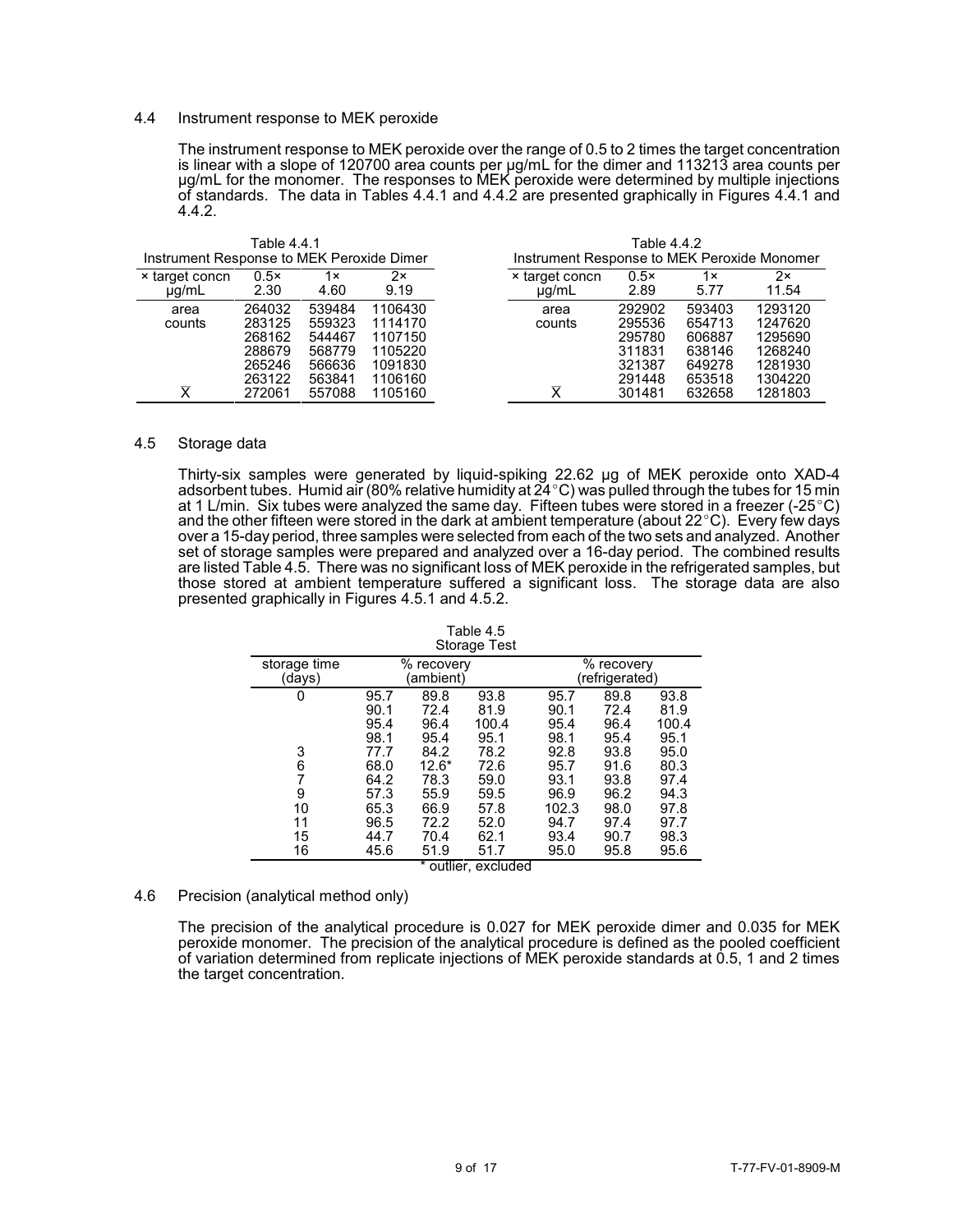| Table 4.6.1<br>Precision of the Analytical Method<br>for MEK Peroxide Dimer<br>(Based on the Data of Table 4.4.1) |                           |                 | Table 4.6.2<br>Precision of the Analytical Method<br>for MEK Peroxide Monomer<br>(Based on the Data of Table 4.4.2) |                             |                                       |                 |                 |
|-------------------------------------------------------------------------------------------------------------------|---------------------------|-----------------|---------------------------------------------------------------------------------------------------------------------|-----------------------------|---------------------------------------|-----------------|-----------------|
| × target concn<br>$\mu$ g/mL                                                                                      | $0.5\times$<br>2.30       | 1×<br>4.60      | 2×<br>9.19                                                                                                          | × target conc<br>$\mu q/mL$ | 0.5x<br>2.89                          | 1×<br>5.77      | 2x<br>11.54     |
| SD <sup>1</sup><br>CV<br>ΣV                                                                                       | 10996<br>0.0404<br>0.0268 | 12228<br>0.0219 | 7286<br>0.0066                                                                                                      | SD <sup>1</sup><br>СV<br>ΣV | 12210<br>0.0405<br>0.0347             | 26203<br>0.0414 | 20861<br>0.0163 |
| standard deviation is in area counts                                                                              |                           |                 |                                                                                                                     |                             | 'standard deviation is in area counts |                 |                 |

#### 4.7 Precision (overall procedure)

The precision of the overall procedure is determined from the storage data. The determination of the standard error of estimate (SEE) for a regression line plotted through the graphed storage data allows the inclusion of storage time as one of the factors affecting overall precision. The SEE is similar to the standard deviation except it is a measure of dispersion of data about a regression line instead of about a mean. It is determined with the following equation:

**SEE** = 
$$
\sqrt{\frac{\sum (Y_{obs} - Y_{est})^2}{n - k}}
$$
 where  $k = 2$  for linear regression  $k = 3$  for quadratic regression  $Y_{obs} = \text{observed}$  % recovery at a given time  $Y_{est} = \text{estimated}$  % recovery from the regression line at the same given time

\n**EXECUTE:**

\n**EXECUTE:**

\n**EXECUTE:**

\n**EXECUTE:**

\n**EXECUTE:**

\n**EXECUTE:**

\n**EXECUTE:**

\n**EXECUTE:**

\n**EXECUTE:**

\n**EXECUTE:**

\n**EXECUTE:**

\n**EXECUTE:**

\n**EXECUTE:**

\n**EXECUTE:**

\n**EXECUTE:**

\n**EXECUTE:**

\n**EXECUTE:**

\n**EXECUTE:**

\n**EXECUTE:**

\n**EXECUTE:**

\n**EXECUTE:**

\n**EXECUTE:**

\n**EXECUTE:**

\n**EXECUTE:**

\n**EXECUTE:**

\n**EXECUTE:**

\n**EXECUTE:**

\n**EXECUTE:**

\n**EXECUTE:**

\n**EXECUTE:**

\n**EXECUTE:**

\n**EXECUTE:**

\n**EXECUTE:**

\n**EXECUTE:**

\n**EXECUTE:**

\n**EXECUTE:**

\n**EXECUTE:**

\n**EXECUTE:**

\n**EXECUTE:**

\n**EXECUTE:**

\n**EXECUTE:**

\n**EXECUTE:**

\n**EXECUTE:**

\n**EXECUTE:**

\n**EXECUTE:**

\n**EXECUTE:**

\n**EXECUTE:**

\n**EXECUTE:**

\n**EXECUTE:**

\n**EXECUTE:**

\n**EXECUTE:**

\n**EXECUTE:**

\n**EXECUTE:**

\

An additional ±5% for pump error is added to the SEE by the addition of variances. The precision at the 95% confidence level is obtained by multiplying the SEE (with pump error included) by 1.96 (the z-statistic from the standard normal distribution at the 95% confidence level). The 95% confidence intervals are drawn about their respective regression lines in the storage graphs as shown in Figure 4.5.1. The data for Figure 4.5.1 was used to determine the SEE of ±7.41% for MEK peroxide.

### 4.8 Reproducibility data

Six samples, liquid spiked with MEK peroxide, were given to a chemist unassociated with this study. The samples were analyzed after being stored for  $\vec{\tau}$  days at about -25 °C. No sample result had a percent deviation greater than the precision of the overall procedure, which was ±14.5%.

| Table 4.8<br>Reproducibility Data |              |             |             |  |
|-----------------------------------|--------------|-------------|-------------|--|
| µg spiked                         | ug recovered | % recovered | % deviation |  |
| 31.44                             | 28.58        | 90.0        | $-10.0$     |  |
| 31.44                             | 27.87        | 88.6        | $-11.4$     |  |
| 26.20                             | 23.66        | 90.3        | $-9.7$      |  |
| 26.20                             | 24.11        | 92.0        | $-8.0$      |  |
| 20.96                             | 18.51        | 88.3        | $-11.7$     |  |
| 20.96                             | 19.74        | 94.2        | $-5.7$      |  |

### 4.9 Sampler capacity

Aerosol generation was found to be unsuitable for preparing a standard atmosphere of MEK peroxide because it drastically changes the latter's composition. The sampler capacity was tested by the following method.

A plug of glass wool was placed upstream of an XAD-4 tube. The back section of the tube was removed. Another XAD-4 tube was placed downstream. Humid air (80% RH at  $22^{\circ}$ C) was pulled through the train at 1 L/min. At 15 min intervals, 229 µg of MEK peroxide was spiked onto the glass wool and the downstream XAD-4 tube was replaced with a new one. This

| Table 4.9<br>Breakthrough Data<br>at 10x Target Concentration |                                                              |  |
|---------------------------------------------------------------|--------------------------------------------------------------|--|
| air volume                                                    | breakthrough<br>(%)                                          |  |
| 15<br>30<br>45<br>60<br>75<br>90<br>105<br>120                | 0.00<br>0.00<br>0.00<br>0.00<br>0.00<br>0.02<br>0.02<br>0.06 |  |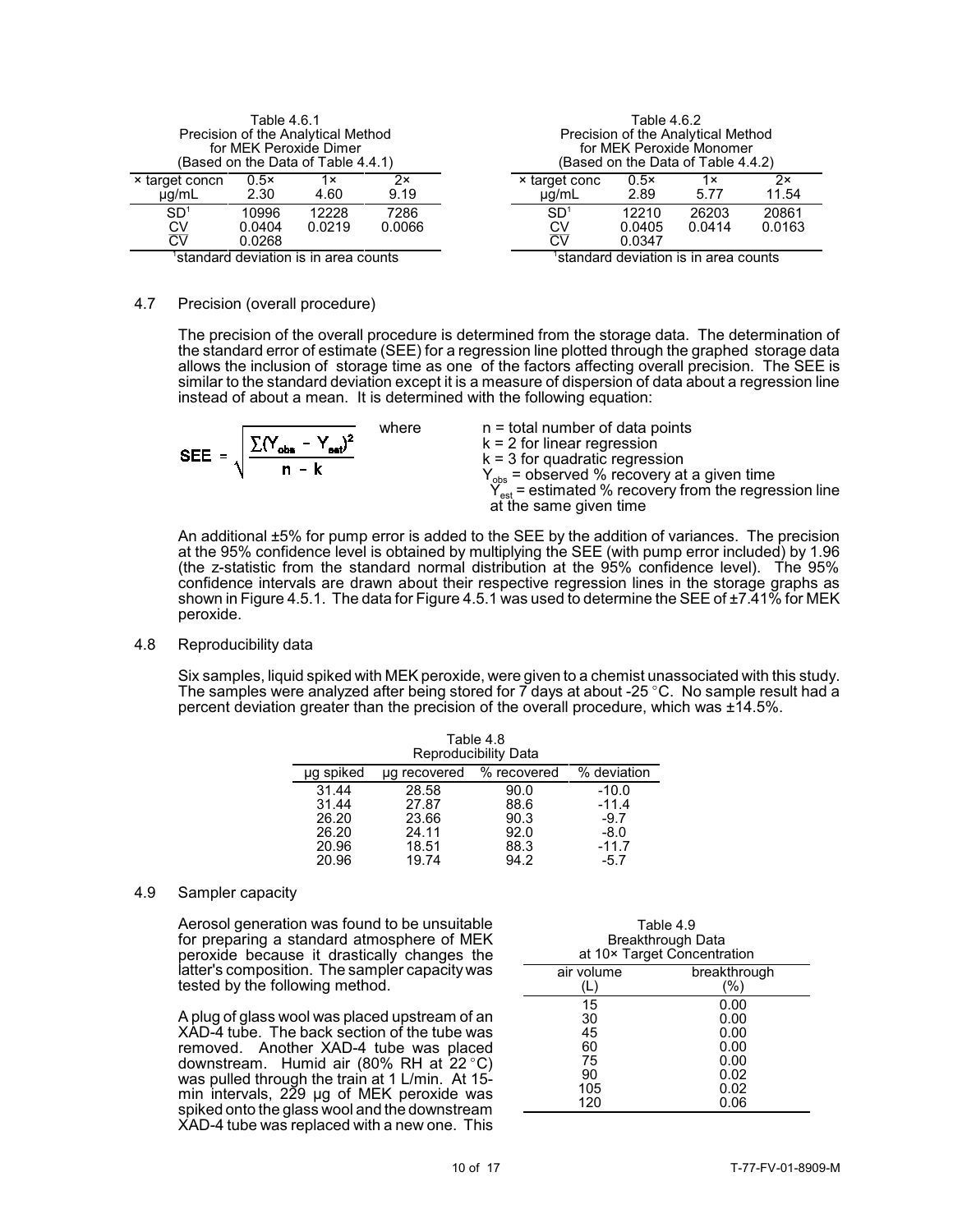simulates an atmosphere of 15.3 mg/m<sup>3</sup> MEK peroxide which is about 10 times the target concentration. The test was conducted for a total of 120 min, 8 times the recommended sampling time. At the end of the test, all 8 downstream tubes as well as the front tube were analyzed. Essentially all of the MEK peroxide was collected on the front tube. The sampler capacity is at least 8 times the recommended sampling volume at 10 times the target concentration.

- 4.10 Desorption efficiency and stability of desorbed samples
	- 4.10.1 Desorption efficiency

The desorption efficiency (DE) of MEK peroxide was determined by liquidspiking 80-mg portions of XAD-4 with MEK peroxide at 0.5, 1 and 2 times the target concentration. These samples were stored in a refrigerator overnight and then desorbed and analyzed. The average desorption efficiency over the studied range was 99.4%.

| Desorption Efficiency of MEK Peroxide |                                                       |                                                        |                                                          |
|---------------------------------------|-------------------------------------------------------|--------------------------------------------------------|----------------------------------------------------------|
| <b>× target concn</b><br>µg/sample    | $0.5\times$<br>10.86                                  | 1x<br>21.72                                            | 2x<br>43.43                                              |
| DE, %<br>$\overline{\mathsf{x}}$      | 98.3<br>100.9<br>96.5<br>96.8<br>97.5<br>97.9<br>98.0 | 98.8<br>100.2<br>99.6<br>98.0<br>98.2<br>102.3<br>99.5 | 98.6<br>99.7<br>99.9<br>101.5<br>101.5<br>102.9<br>100.7 |

Table 4.10.1

4.10.2 Stability of desorbed samples

The stability of desorbed samples was investigated by reanalyzing the 1 times the target concentration desorption samples about 24 h after the original analysis. The samples had been recapped and stored at room temperature.

They were reanalyzed with fresh<br>standards. The average of the The average of the reanalyzed samples relative to the average of the original analysis was 101.7%.

|       | Table 4.10.2<br><b>Stability of Desorbed Samples</b> |                            |
|-------|------------------------------------------------------|----------------------------|
| ninal |                                                      | reanalyzed reanalyzed rela |

|                | <b>Stability of Booorboa Sampleo</b> |                     |  |
|----------------|--------------------------------------|---------------------|--|
| original       | reanalyzed                           | reanalyzed relative |  |
| results $(\%)$ | result $(\%)$                        | to original $(\%)$  |  |
| 97.7           | 101.3                                | 103.7               |  |
| 98.8           | 98.0                                 | 99.2                |  |
| 98.8           | 96.9                                 | 98.1                |  |
| 98.8           | 103.1                                | 104.4               |  |
| 99.6           | 102.5                                | 102.9               |  |
| 98.8           | 100.5                                | 101.7               |  |

4. 11 Chromatograms

A chromatogram at the detection limit of the analytical procedure is shown in Figure 4.1 and a chromatogram at the target concentration is shown in Figure 4.11.1. A chromatogram at target concentration under the alternate analytical conditions is shown in Figure 4.11.2.

- 4.12 Standardization of MEK peroxide solution
	- 4.12.1 Apparatus

Round-bottomed flask Rotary evaporator Separatory funnel Vacuum oven Sintered-glass filtering funnel

4.12.2 Reagents

Hydrogen peroxide, 30% aqueous solution Methyl ethyl ketone Sulfuric acid Methyl t-butyl ether Ammonium sulfate Magnesium sulfate, anhydrous 0.01 N Sodium thiosulfate Potassium dichromate, primary standard Hexane Liquid nitrogen

4.12.3 Synthesis of MEK peroxide monomer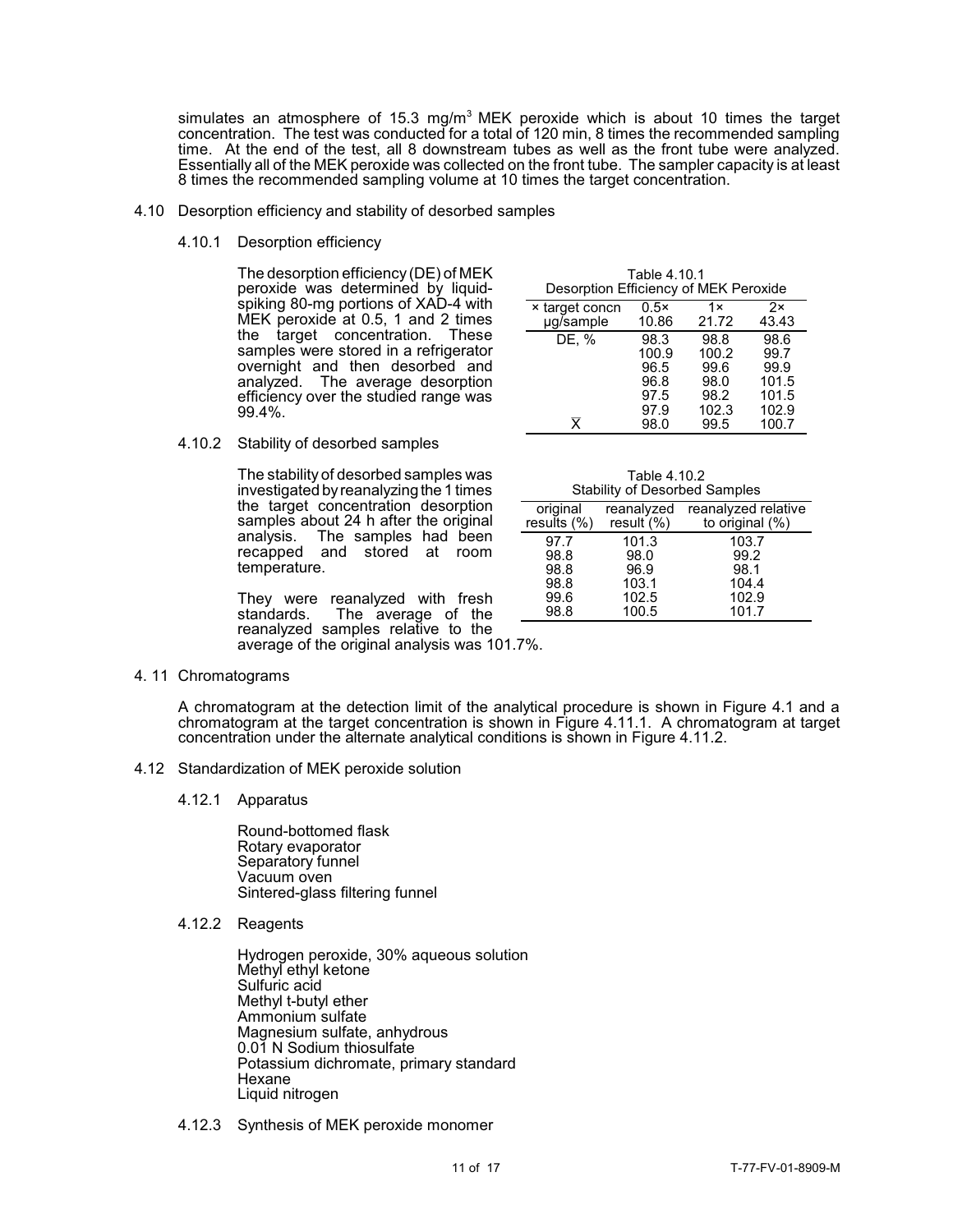Place methyl ethyl ketone (3.6 g, 0.05 mole) and 30% hydrogen peroxide (11.3 g, 0.1 mole) in a 20-mL scintillation vial. Cap the vial and shake to mix well. Let stand at room temperature overnight. Heat the vial in a 40 $^{\circ}$ C water bath for 1 h. Dilute the mixture in 500 mL of methyl t-butyl ether and wash twice with a saturated aqueous solution of ammonium sulfate and twice with water. Dry over anhydrous magnesium sulfate and filter. Evaporate the filtrate under vacuum. The yield of the residue is approximately 2 g. Add approximately an equal volume of dimethyl phthalate to the residue and store in a freezer. Determine the monomer concentration by iodometric titration.

4.12.4 Synthesis of MEK peroxide dimer

Assemble a 500-mL round-bottom flask equipped with a stirring bar and a thermometer in an ice bath. Place methyl ethyl ketone (14.4 g, 0.2 mole) and 30% hydrogen peroxide (22.67 g, 0.2 mole) in the flask. Add sulfuric acid (0.49 g, 0.005 mole) slowly with stirring so that the temperature does not rise above 15 $^{\rm o}$ C.` Continue stirring at room temperature overnight. Take up the mixture in 500 mL of hexane and wash twice with saturated aqueous solution of ammonium sulfate and three times with 300 mL of water. Dry over anhydrous magnesium sulfate and filter. Chill the filtrate in an 2-propanol/liquid nitrogen bath. Collect the precipitated white crystals. Recrystallize from hexane, mp  $43-49^{\circ}$ C. The yield is approximately 5 g. Determine the dimer purity by iodometric titration. It should be near 100%. Store in a freezer.

### 4.12.5 Iodometric titration of MEK peroxides (Ref. 5.16)

Standardize the 0.01 N sodium thiosulfate solution with a potassium dichromate primary standard. Prepare stock solutions of monomer and dimer in 2-propanol. The concentration should be approximately 5 mg/mL. Place 20 mL of 2-propanol, 2 mL of glacial acetic acid, and 0.5 g of potassium iodide in a 500-mL Erlenmeyer flask. Add 1.0 mL of the MEK peroxide stock solution. Allow the flask to stand in the dark for 15 min. Add 10 mL of water and titrate the solution with 0.01 N sodium thiosulfate solution. Perform blank corrections. Calculate the purity of the monomer and dimer as follows.

$$
purity (%) = \frac{NV(EW)}{CD} \times 100
$$

where  $N =$  normality of thiosulfate

 $V =$  volume (mL) of thiosulfate solution

EW = equivalent weight, 35.04 for dimer, 30.53 for monomer

C = concentration (mg/mL) of the dimer or monomer stock solution

 $D =$  volume (mL) of the stock solution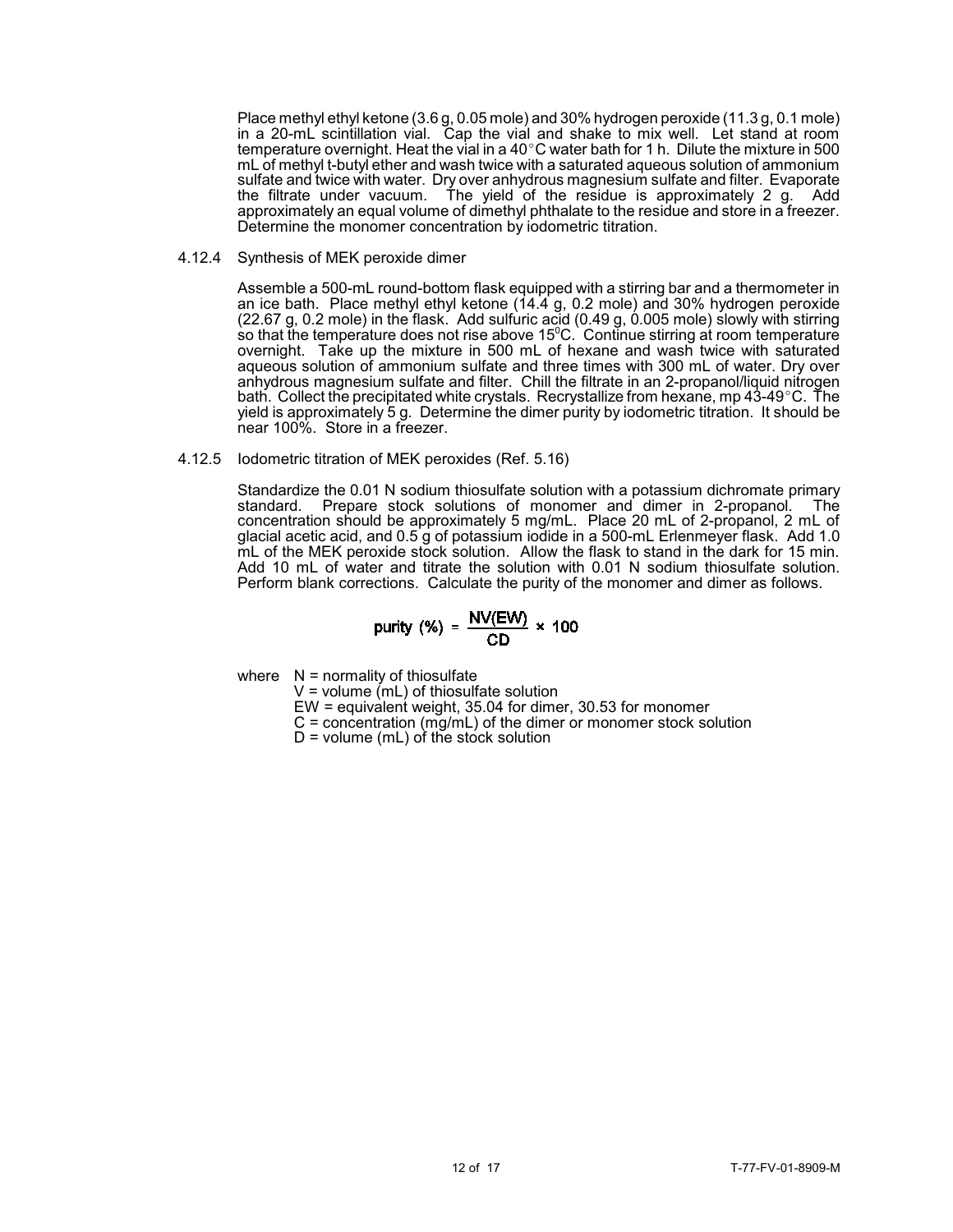

Figure 3.1.3. Schematic of an HPLC postcolumn system.



Figure 4.1. Detection limit of the analytical procedure.  $1 = MEK$  peroxide dimer,  $2 = MEK$  peroxide monomer.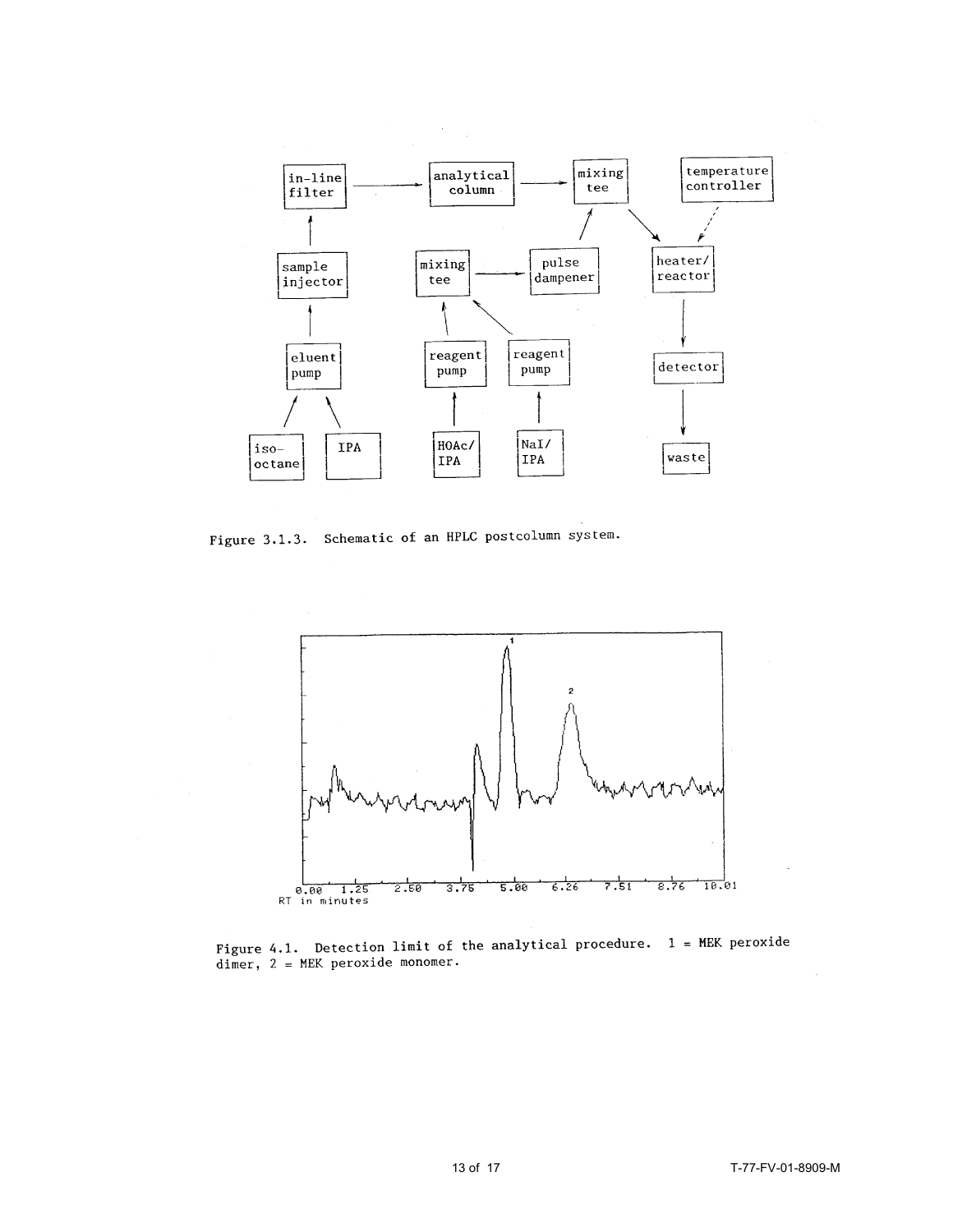

Figure 4.4.1. Calibration curve for MEK peroxide dimer.



Figure 4.4.2. Calibration curve for MEK peroxide monomer.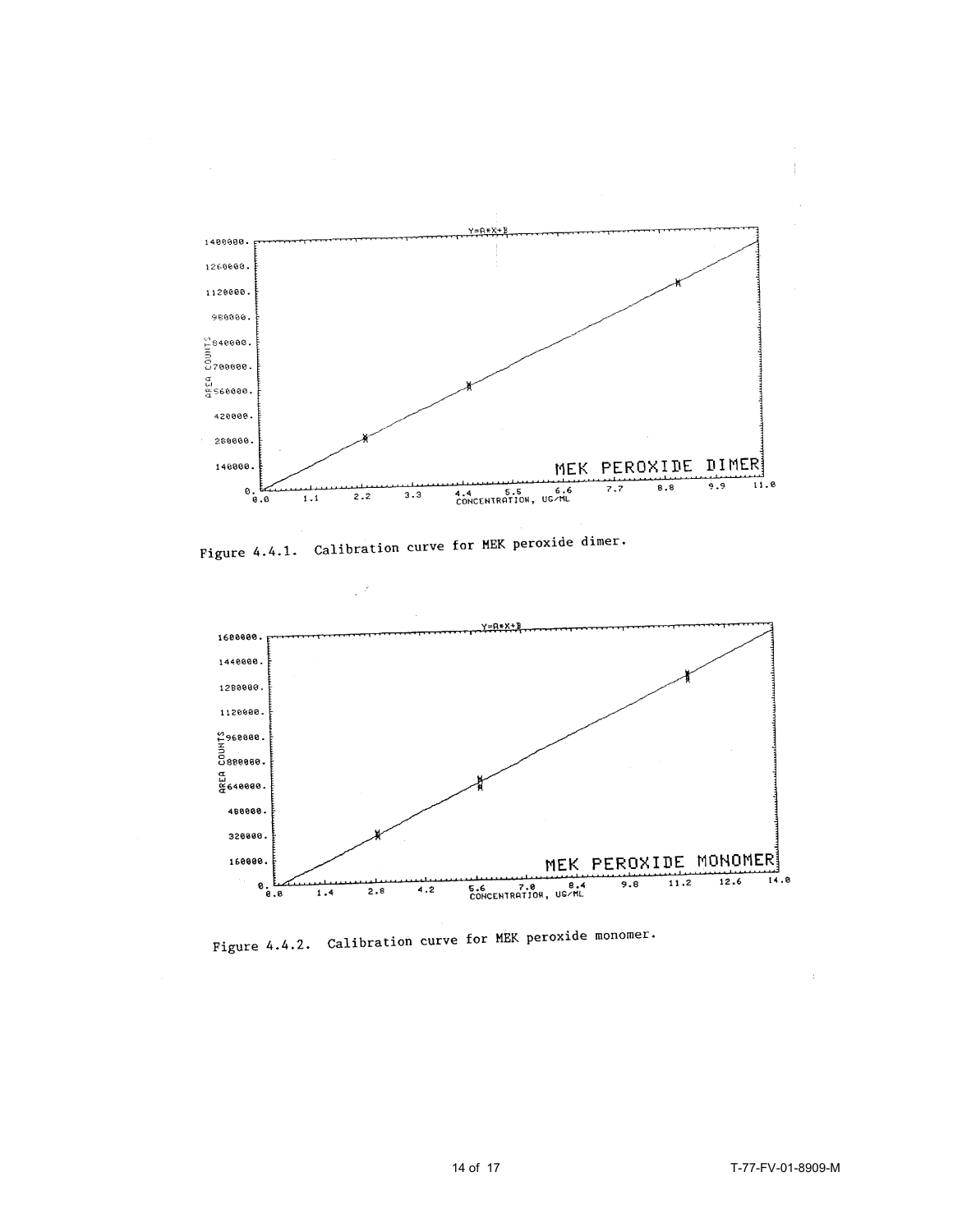

Figure 4.5.1. Storage test at reduced temperature.



Figure 4.5.2. Storage test at ambient temperature.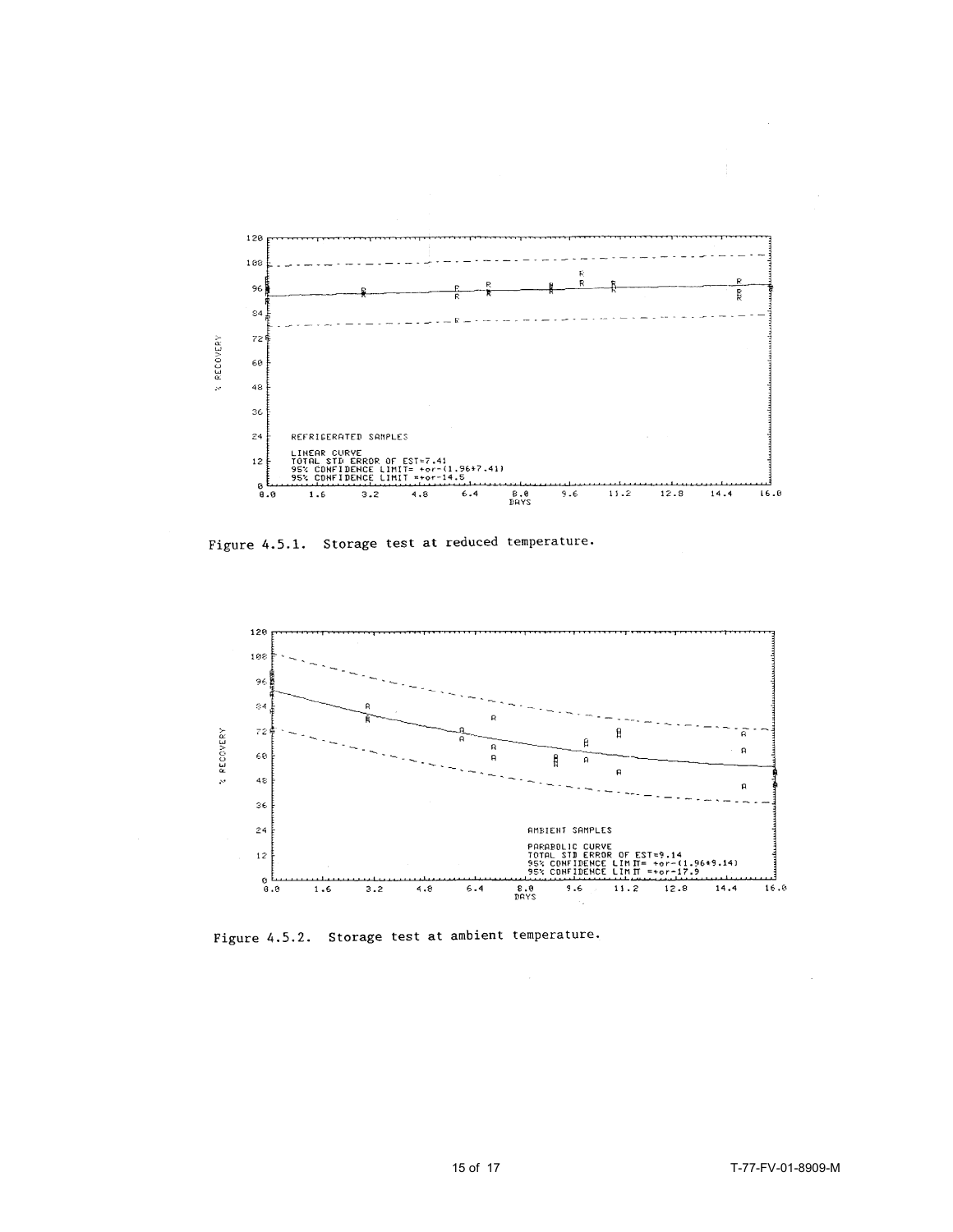

 $\sim$ 

Figure 4.11.1. Chromatogram at target concentration.  $1 = MEK$  peroxide dimer,  $2 = MEK$  peroxide monomer.



Figure 4.11.2. Chromatogram at target concentration under alternate ana-<br>lytical conditions.  $1 = \text{MEK}$  peroxide monomer,  $2 = \text{oxygen}$ ,  $3 = \text{MEK}$  peroxide dimer.